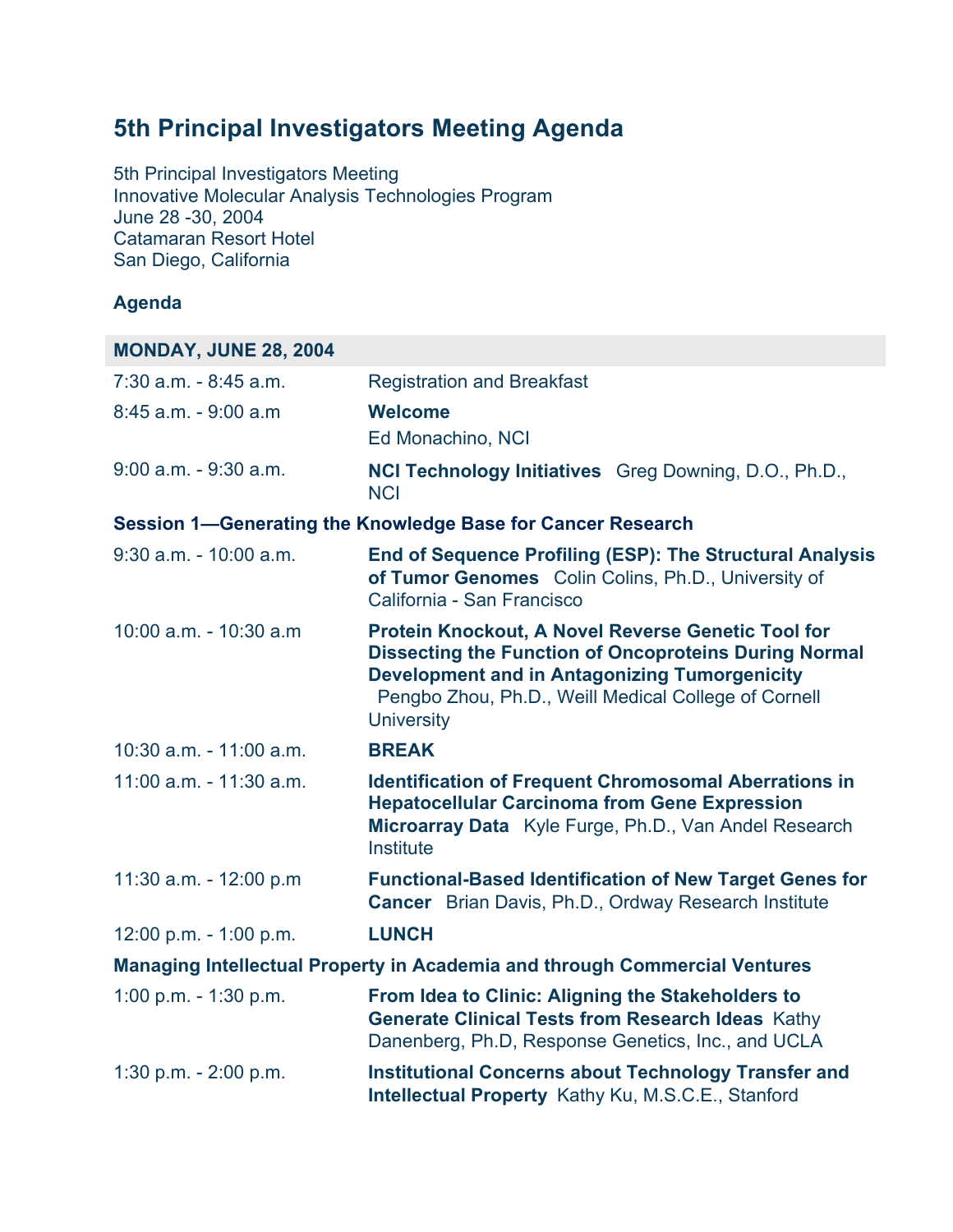|                                                    | <b>University</b>                                                                                                                                                                                       |
|----------------------------------------------------|---------------------------------------------------------------------------------------------------------------------------------------------------------------------------------------------------------|
| 2:00 p.m. - 2:30 p.m.                              | <b>NIH-Sponsored Research and Technology</b><br>Transfer Karen Maurey, M.S., NCI-TTO                                                                                                                    |
| $2:30$ p.m. $-3:00$ p.m.                           | Bridging the Funding Gap Paul Radspinner, M.B.A.,<br><b>Wisconsin Alumni Research Foundation</b>                                                                                                        |
| $3:00$ p.m. $-3:30$ p.m.                           | <b>BREAK</b>                                                                                                                                                                                            |
| $3:30$ p.m. $-4:00$ p.m.                           | <b>New Concepts on FDA Guidance for Genetic and</b><br><b>Genomic Technologies</b><br>Elizabeth Mansfield, Ph.D., FDA                                                                                   |
| 4:30 p.m. $-5:00$ p.m.                             | <b>NCI IP Policy Change Greg Downing, D.O., Ph.D., NCI</b>                                                                                                                                              |
| $5:00$ p.m. $-6:00$ p.m                            | Panel Discussion: Dannenberg, Ku, Maurey, Radspinner,<br><b>Mansfield, Downing</b>                                                                                                                      |
| 6:00 p.m. $-9:00$ p.m.                             | <b>Poster Session</b>                                                                                                                                                                                   |
| <b>TUESDAY, JUNE 29, 2004</b>                      |                                                                                                                                                                                                         |
| $7:30$ a.m. $-8:30$ a.m.                           | <b>Registration &amp; Breakfast</b>                                                                                                                                                                     |
| $8:30$ a.m. $-9:30$ a.m.                           | <b>Keynote: Modeling Tumors as Complex Biosystems</b><br>Tom Deisboeck, Ph.D., Harvard University                                                                                                       |
| <b>Session 2-Creating Tools for Discovery</b>      |                                                                                                                                                                                                         |
| $9:30$ a.m. - 10:00 a.m.                           | <b>Development of a Self Assembling Protein</b><br>Array Niroshan Ramachandran, Ph.D., Harvard Medical<br>School                                                                                        |
| 10:00 a.m. - 10:30 a.m.                            | <b>Optomechanical Chips for Molecular Profiling of</b><br>Cancer Arun Majumdar, Ph.D., University of California -<br><b>Berkeley</b>                                                                    |
| 10:30 a.m. - 11:00 a.m.                            | <b>BREAK</b>                                                                                                                                                                                            |
| 11:00 a.m. - 11:30 a.m.                            | <b>PAP: A Platform Technology</b> Steve Sommer, M.D., Ph.D.,<br>City of Hope National Medical Center/Beckman Research<br>Institute                                                                      |
| 11:30 a.m. - 12:00 p.m.                            | <b>Rapid and Sensitive Genetic Mutation Detection by</b><br><b>Tandem SSCP/Heteroduplex Analysis in a Microchip</b><br>Electrophoresis System Annelise Barron, Ph.D.,<br><b>Northwestern University</b> |
| 12:00 p.m. $-$ 1:00 p.m.                           | <b>LUNCH</b>                                                                                                                                                                                            |
| Session 3 - Moving New Tools into the Lab & Clinic |                                                                                                                                                                                                         |
| 1:00 p.m. $-$ 1:30 p.m.                            | <b>Recovery of DNA, RNA, and Protein from Archival</b><br><b>Formalin-Fixed, Paraffin-Embedded Tissue Sections</b>                                                                                      |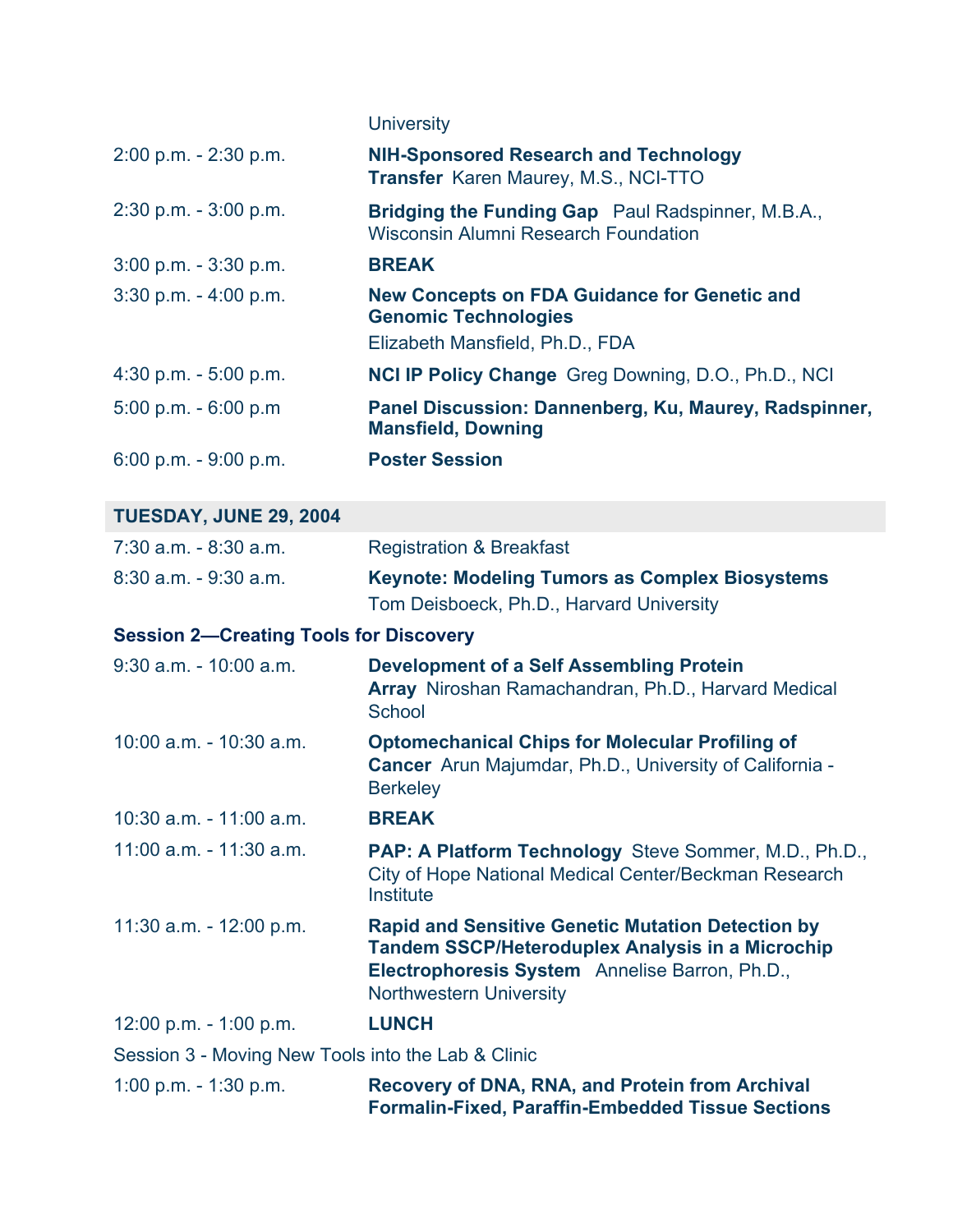|                           | <b>Based on the Antigen Retrieval Principle Clive Taylor,</b><br>M.D., Ph.D., University of Southern California                                                              |
|---------------------------|------------------------------------------------------------------------------------------------------------------------------------------------------------------------------|
| 1:30 p.m. - 2:00 p.m.     | Use of Oligonucleotide-Based Microarray to Interrogate<br><b>Promoter Hypermethylation</b> Tim Huang, Ph.D., The Ohio<br><b>State University Comprehensive Cancer Center</b> |
| $2:00$ p.m. $-2:30$ p.m.  | <b>Profiling Ras-Activated Signal Transduction</b><br><b>Pathways</b> Nancy Allbritton, M.D., Ph.D., University of<br>California - Irvine                                    |
| $2:30$ p.m. $-3:00$ p.m.  | <b>Gel Protein Extraction Platform for Ultrasensitive Gel</b><br><b>Protein Identification</b> Cheng Lee, Ph.D., Calibrant<br><b>Biosystems</b>                              |
| $3:00$ p.m. $-3:30$ p.m.  | <b>BREAK</b>                                                                                                                                                                 |
| $3:30$ p.m. $-4:00$ p.m.  | <b>IMAT RFAs</b> Greg Downing, D.O., Ph.D., NCI                                                                                                                              |
| 4:00 p.m. $-$ 4:15 p.m.   | <b>SBIR Update</b> Jennifer Couch, Ph.D., NCI                                                                                                                                |
| $4:15$ p.m. $-5:00$ p.m.  | <b>Beyond IMAT: Other NIH and NCI Funding</b><br><b>Opportunities</b> Jennifer Couch, Ph.D.; NCI, Tracy Lugo,<br>Ph.D., NCI                                                  |
| $5:00$ p.m. - $9:00$ p.m. | <b>Poster Session</b>                                                                                                                                                        |

## **WEDNESDAY, JUNE 30, 2004**

| 7:30 a.m. - 8:30 a.m.                | <b>Registration &amp; Breakfast</b>                                                                                                                                                                             |  |
|--------------------------------------|-----------------------------------------------------------------------------------------------------------------------------------------------------------------------------------------------------------------|--|
| $8:30$ a.m. $-9:30$ a.m.             | <b>Keynote: Challenges and Opportunities in Translational</b><br><b>Cancer Research</b> Cheryl Willman, M.D., University of New<br><b>Mexico</b>                                                                |  |
| <b>Session 4 - Human Cancer Care</b> |                                                                                                                                                                                                                 |  |
| $9:30$ a.m. - 10:00 a.m.             | <b>Gene-specific DNA Methylation for Cancer Diagnosis: A</b><br><b>Study of 53 Promoters in 10 Breast Cancer</b><br>Patients Victor Levenson, M.D., Ph.D. Robert H. Lurie<br><b>Comprehensive Cancer Center</b> |  |
| $10:00$ a.m. - $10:30$ a.m.          | <b>Proteomics of Hepatic Neoplasia in a Synchronous Rat</b><br><b>Model</b> Ruth Hogue Angeletti, Ph.D., Albert Einstein College<br>of Medicine                                                                 |  |
| $10:30$ a.m. $-11:00$ a.m.           | <b>BREAK</b>                                                                                                                                                                                                    |  |
| $11:00$ a.m. $-11:30$ a.m.           | <b>Bcr-Abl Kinase Assays for Gleevec Resistance in</b><br>Chronic Myeloid Leukemia Steve Kron, M.D., Ph.D.,<br>University of Chicago                                                                            |  |
| 11:30 a.m. $-$ 12:00 p.m.            | Panel Discussion: Speakers from Session 1 and 2                                                                                                                                                                 |  |
|                                      |                                                                                                                                                                                                                 |  |